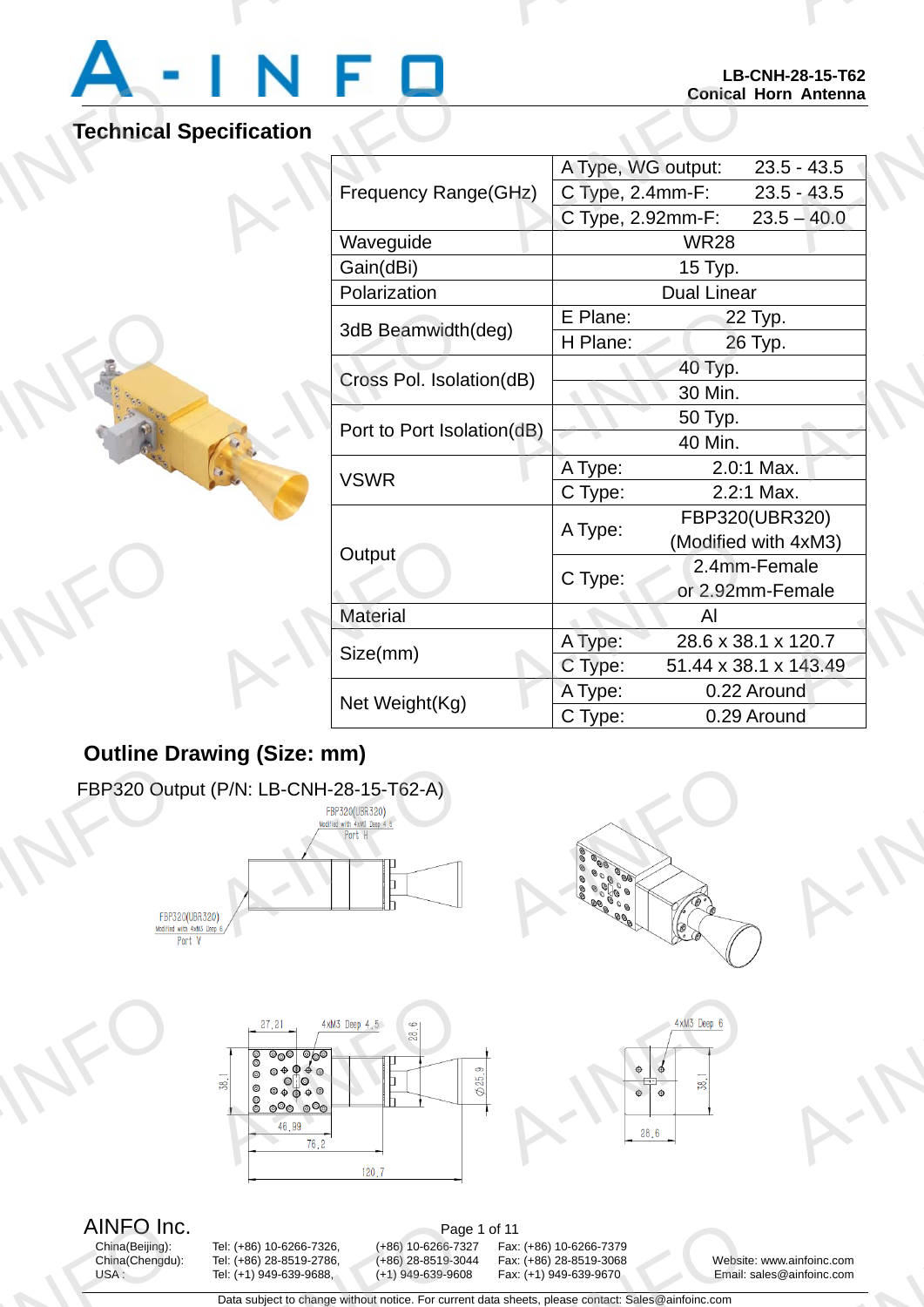

A-INFO

A-INFO

A-INFO

## 2.4mm-Female Output (P/N: LB-CNH-28-15-T62-C-2.4F)

A-INFORMATION CONTINUES.

For 2.92mm-Female output outline drawing, please contact A-INFO.







A-INFORMATION CONTINUES.



A-IFO

A-IFO



A-INFO

A-INFO

Page<br>
Tel: (+86) 10-6266-7326, (+86) 10-6266-732<br>
Tel: (+86) 28-8519-2786, (+86) 28-8519-304<br>
Tel: (+1) 949-639-9688, (+1) 949-639-9608<br>
Data subject to change without notice. For currency

China(Beijing): Tel: (+86) 10-6266-7326, (+86) 10-6266-7327 Fax: (+86) 10-6266-7379 China(Chengdu): Tel: (+86) 28-8519-2786, (+86) 28-8519-3044 Fax: (+86) 28-8519-3068 Website: www.ainfoinc.com 11<br>
Fax: (+86) 10-6266-7379<br>
Fax: (+86) 28-8519-3068<br>
Fax: (+1) 949-639-9670<br>
a sheets, please contact: Sales@ainfoinc.com

A-IFO

A-IFO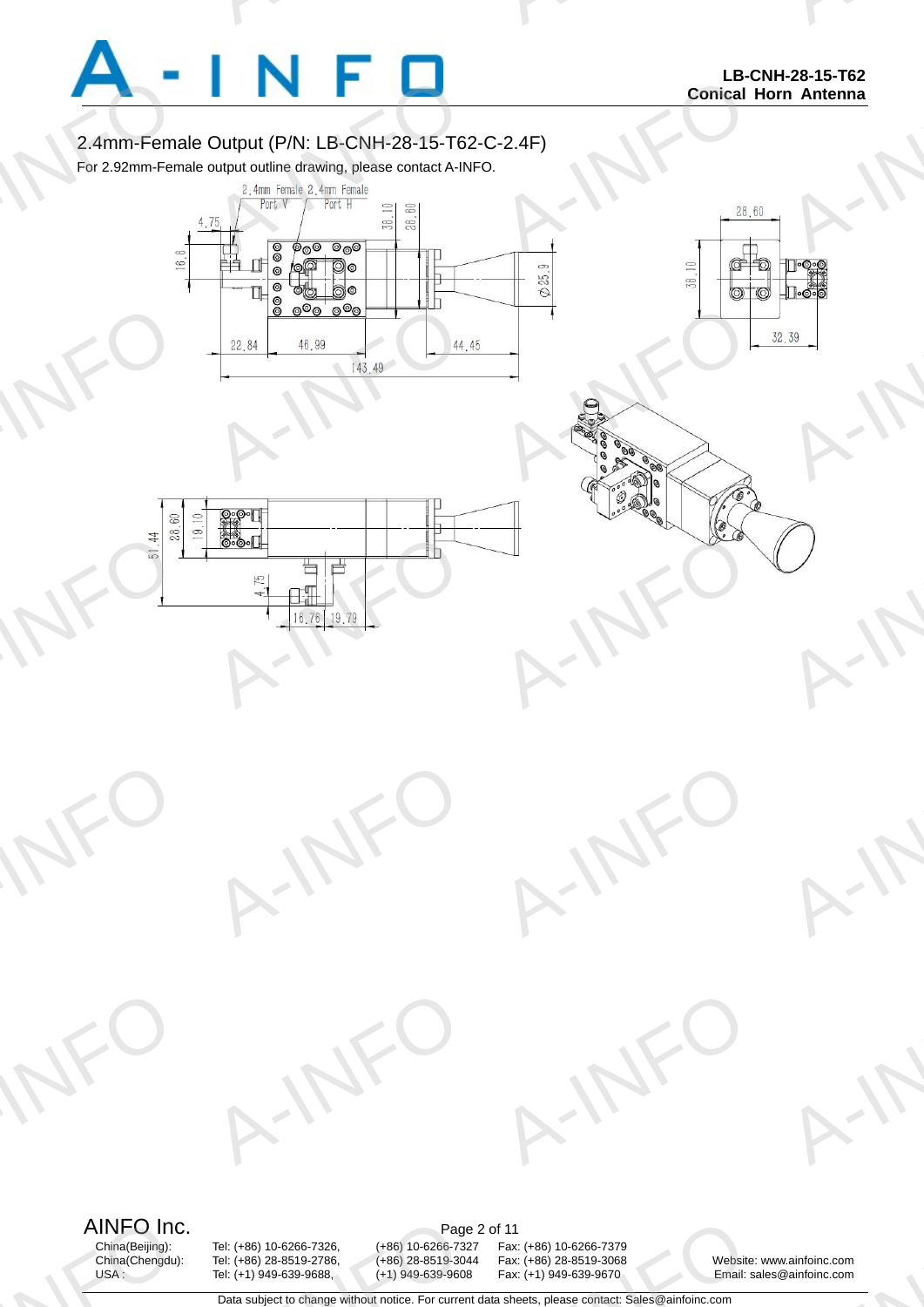

A-INFO

A-INFO

A-INFO

A-INFO

A-INFO

A-INFORMATION CONTINUES.





A-INFO

China(Chengdu): Tel: (+86) 28-8519-2786, (+86) 28-8519-3044 Fax: (+86) 28-8519-3068 Website: www.ainfoinc.com Page<br>
Tel: (+86) 10-6266-7326, (+86) 10-6266-732<br>
Tel: (+86) 28-8519-2786, (+86) 28-8519-304<br>
Tel: (+1) 949-639-9688, (+1) 949-639-9608<br>
Data subject to change without notice. For currency

A-IFO

China(Beijing): Tel: (+86) 10-6266-7326, (+86) 10-6266-7327 Fax: (+86) 10-6266-7379 11<br>
Fax: (+86) 10-6266-7379<br>
Fax: (+86) 28-8519-3068<br>
Fax: (+1) 949-639-9670<br>
a sheets, please contact: Sales@ainfoinc.com

A-IFO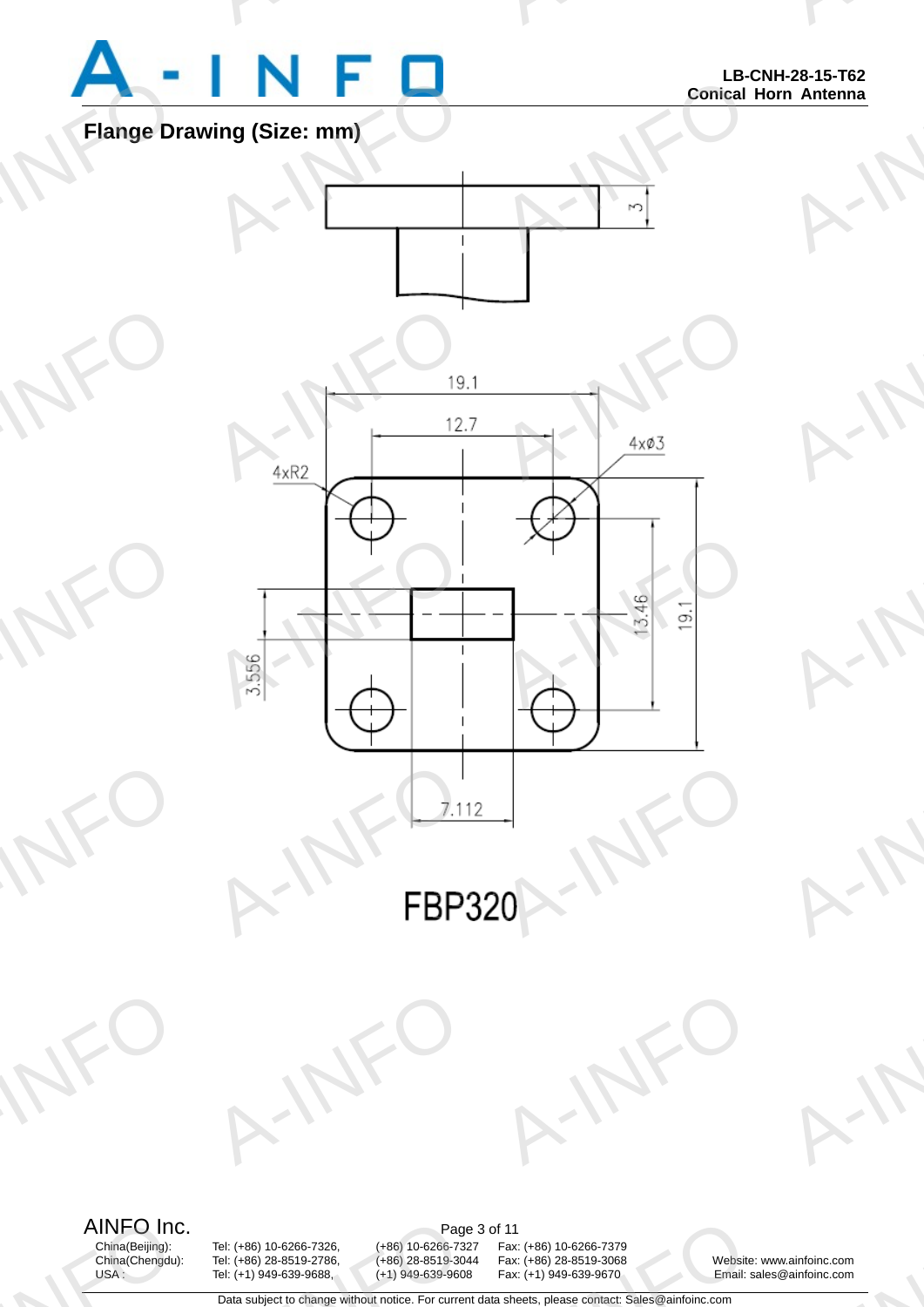A-INFO

A-INFORMATION CONTINUES.

## **Test Results**

**1. Gain & Antenna Factor** 







China(Beijing): Tel: (+86) 10-6266-7326, (+86) 10-6266-7327 Fax: (+86) 10-6266-7379 China(Chengdu): Tel: (+86) 28-8519-2786, (+86) 28-8519-3044 Fax: (+86) 28-8519-3068 Website: www.ainfoinc.com Page<br>
Tel: (+86) 10-6266-7326, (+86) 10-6266-732<br>
Tel: (+86) 28-8519-2786, (+86) 28-8519-304<br>
Tel: (+1) 949-639-9688, (+1) 949-639-9608<br>
Data subject to change without notice. For currency

11<br>
Fax: (+86) 10-6266-7379<br>
Fax: (+86) 28-8519-3068<br>
Fax: (+1) 949-639-9670<br>
a sheets, please contact: Sales@ainfoinc.com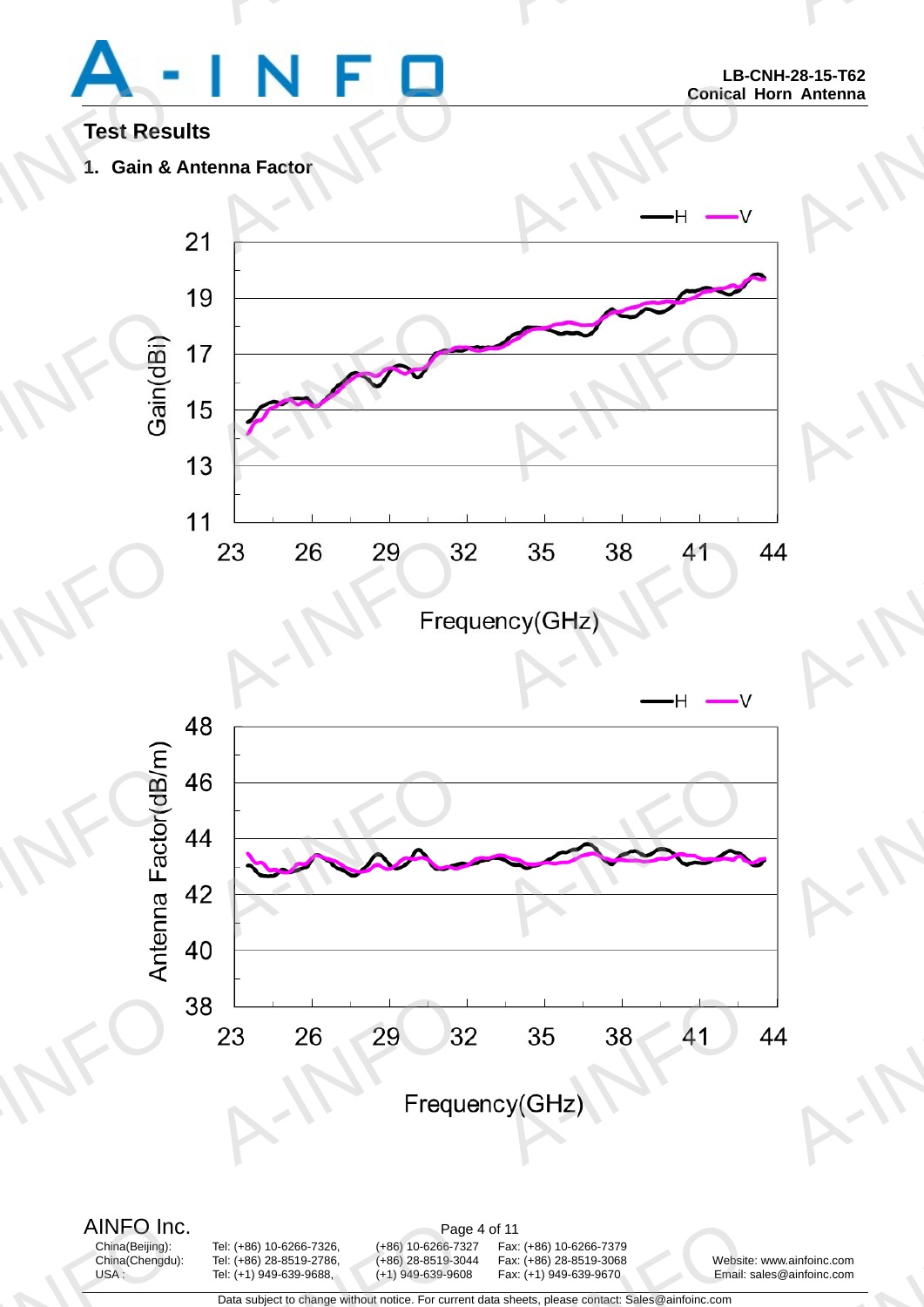

A-INFO

A-INFO

A-INFO

A-INFORMATION CONTINUES.

## **2. Cross Polarization Isolation**



## **3. Port to Port Isolation**



AINFO Inc.<br>China(Beijing): Tel: (+86) 10-6266-7326, (+86) 10-6266-7327 Fax AINFO Inc<br>
China(Beijing):<br>
China(Chengdu):<br>
USA:

China(Chengdu): Tel: (+86) 28-8519-2786, (+86) 28-8519-3044 Fax: (+86) 28-8519-3068 Website: www.ainfoinc.com Page<br>
Tel: (+86) 10-6266-7326, (+86) 10-6266-732<br>
Tel: (+86) 28-8519-2786, (+86) 28-8519-304<br>
Tel: (+1) 949-639-9688, (+1) 949-639-9608<br>
Data subject to change without notice. For currency

China(Beijing): Tel: (+86) 10-6266-7326, (+86) 10-6266-7327 Fax: (+86) 10-6266-7379 11<br>
Fax: (+86) 10-6266-7379<br>
Fax: (+86) 28-8519-3068<br>
Fax: (+1) 949-639-9670<br>
a sheets, please contact: Sales@ainfoinc.com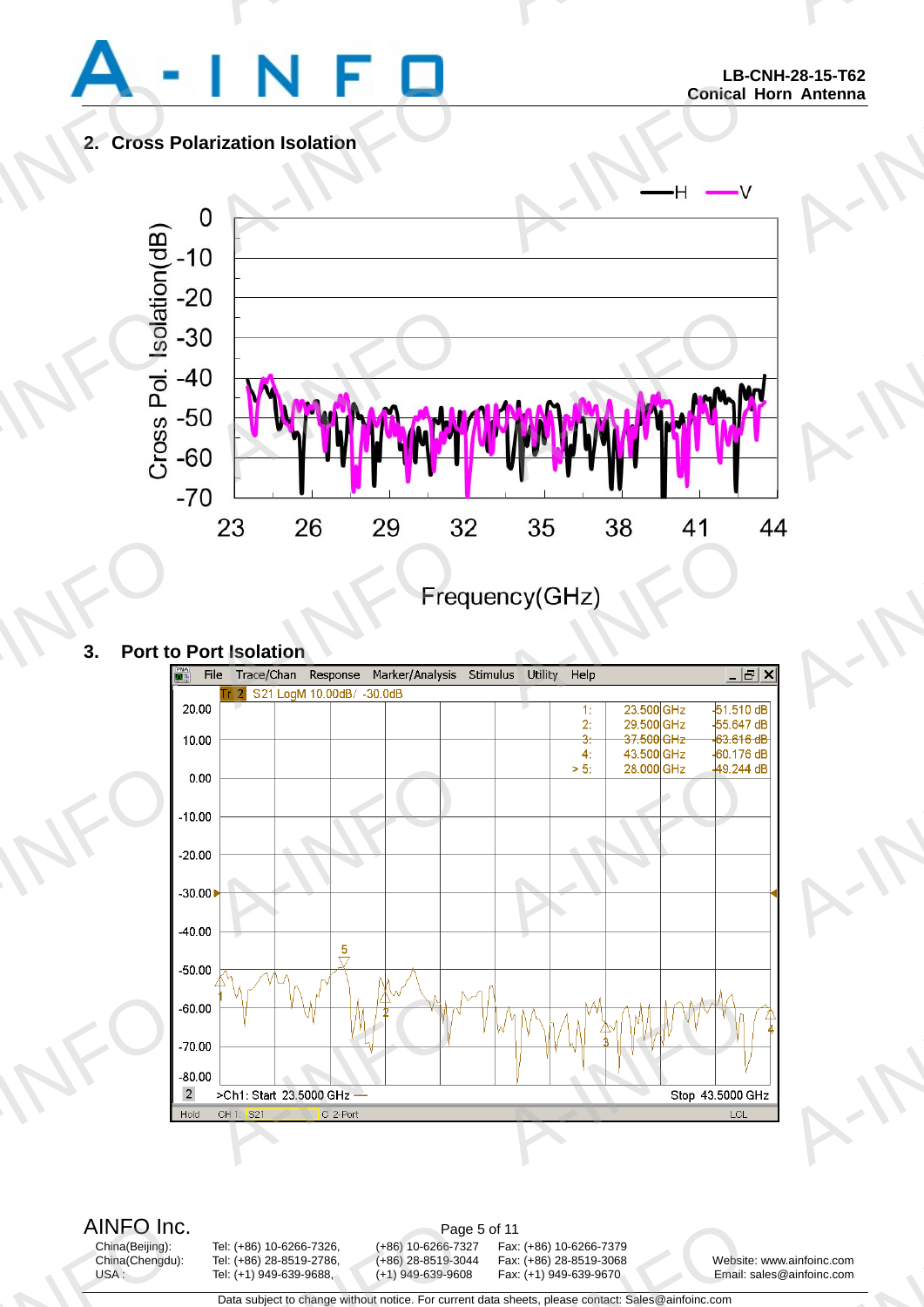

A-INFO

A-INFO

A-INFO

A-INFO

A-INFO

A-INFORMATION CONTINUES.

# **4. VSWR\_A Type**





China(Chengdu): Tel: (+86) 28-8519-2786, (+86) 28-8519-3044 Fax: (+86) 28-8519-3068 Website: www.ainfoinc.com Page<br>
Tel: (+86) 10-6266-7326, (+86) 10-6266-732<br>
Tel: (+86) 28-8519-2786, (+86) 28-8519-304<br>
Tel: (+1) 949-639-9688, (+1) 949-639-9608<br>
Data subject to change without notice. For currency

China(Beijing): Tel: (+86) 10-6266-7326, (+86) 10-6266-7327 Fax: (+86) 10-6266-7379 11<br>
Fax: (+86) 10-6266-7379<br>
Fax: (+86) 28-8519-3068<br>
Fax: (+1) 949-639-9670<br>
a sheets, please contact: Sales@ainfoinc.com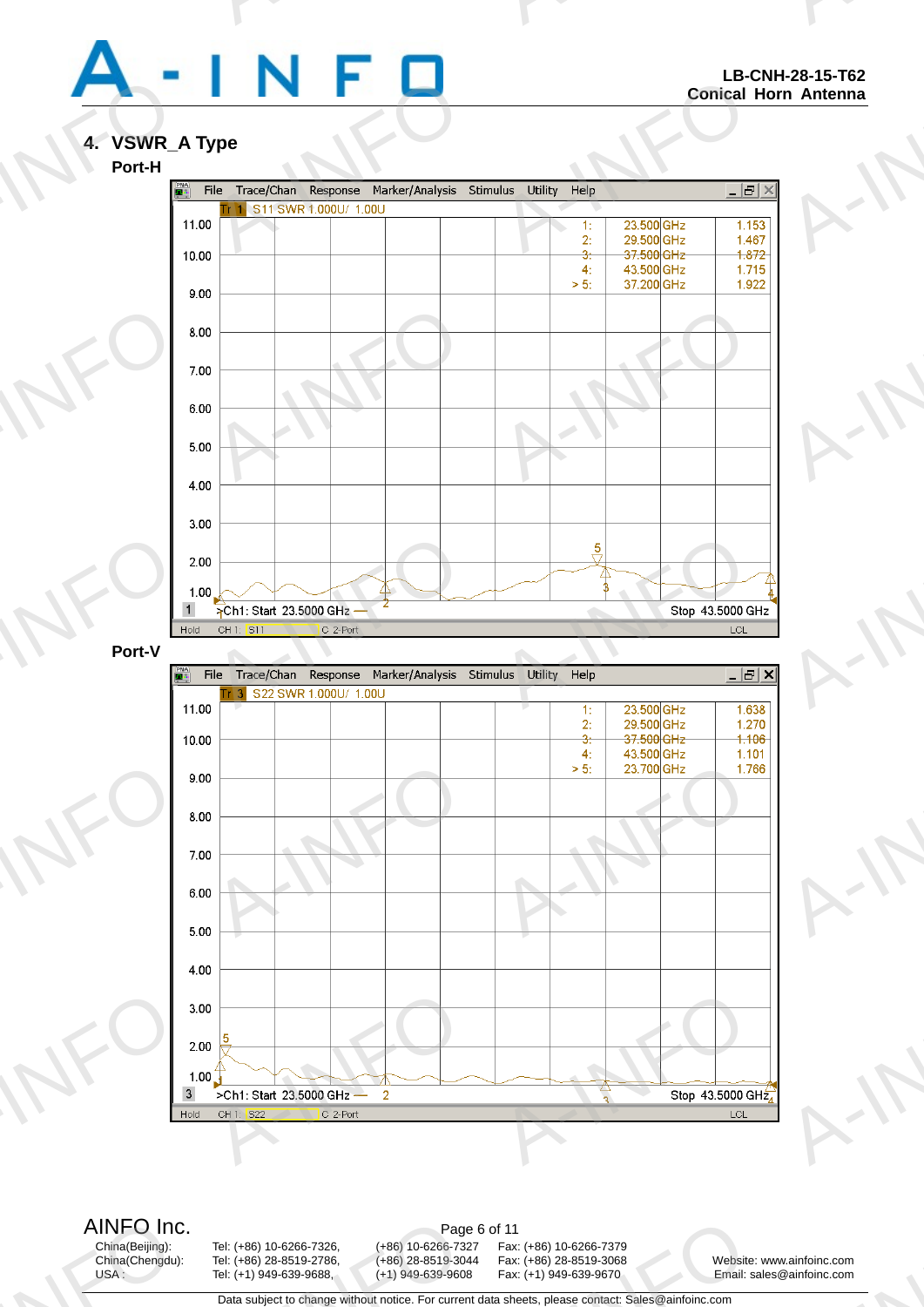A-INFO

A-INFORMATION CONTINUES.

## **VSWR\_C Type**



AINFO Inc.<br>China(Beijing): Tel: (+86) 10-6266-7326, (+86) 10-6266-7327 Fax: AINFO Inc<br>
China(Beijing):<br>
China(Chengdu):<br>
USA:

China(Chengdu): Tel: (+86) 28-8519-2786, (+86) 28-8519-3044 Fax: (+86) 28-8519-3068 Website: www.ainfoinc.com Page<br>
Tel: (+86) 10-6266-7326, (+86) 10-6266-732<br>
Tel: (+86) 28-8519-2786, (+86) 28-8519-304<br>
Tel: (+1) 949-639-9688, (+1) 949-639-9608<br>
Data subject to change without notice. For currency

China(Beijing): Tel: (+86) 10-6266-7326, (+86) 10-6266-7327 Fax: (+86) 10-6266-7379 11<br>
Fax: (+86) 10-6266-7379<br>
Fax: (+86) 28-8519-3068<br>
Fax: (+1) 949-639-9670<br>
a sheets, please contact: Sales@ainfoinc.com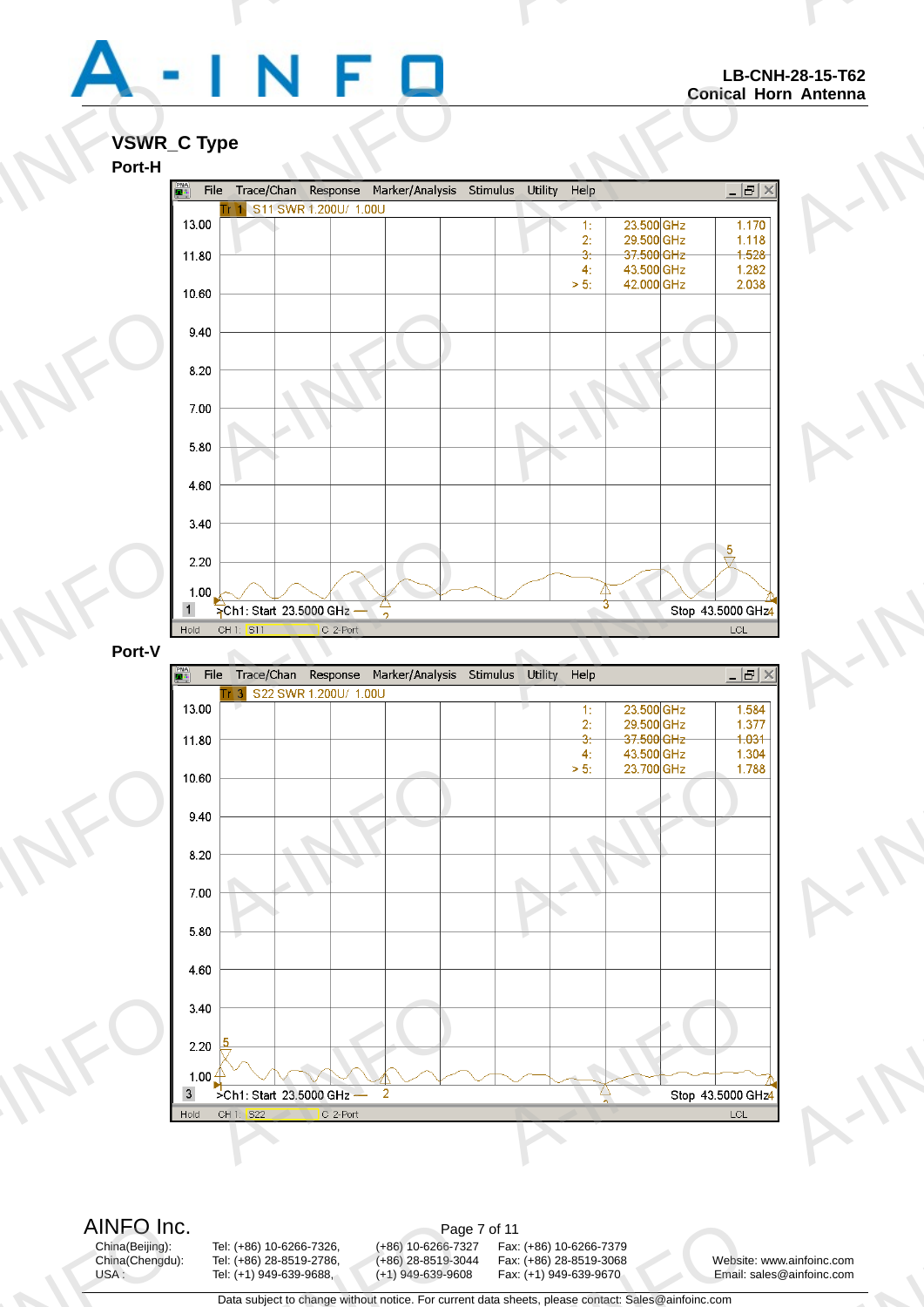

A-INFO

A-INFORMATION CONTINUES.







AINFO Inc<br>
China(Beijing):<br>
China(Chengdu):<br>
USA:

China(Chengdu): Tel: (+86) 28-8519-2786, (+86) 28-8519-3044 Fax: (+86) 28-8519-3068 Website: www.ainfoinc.com Page<br>
Tel: (+86) 10-6266-7326, (+86) 10-6266-732<br>
Tel: (+86) 28-8519-2786, (+86) 28-8519-304<br>
Tel: (+1) 949-639-9688, (+1) 949-639-9608<br>
Data subject to change without notice. For currency

China(Beijing): Tel: (+86) 10-6266-7326, (+86) 10-6266-7327 Fax: (+86) 10-6266-7379 11<br>
Fax: (+86) 10-6266-7379<br>
Fax: (+86) 28-8519-3068<br>
Fax: (+1) 949-639-9670<br>
a sheets, please contact: Sales@ainfoinc.com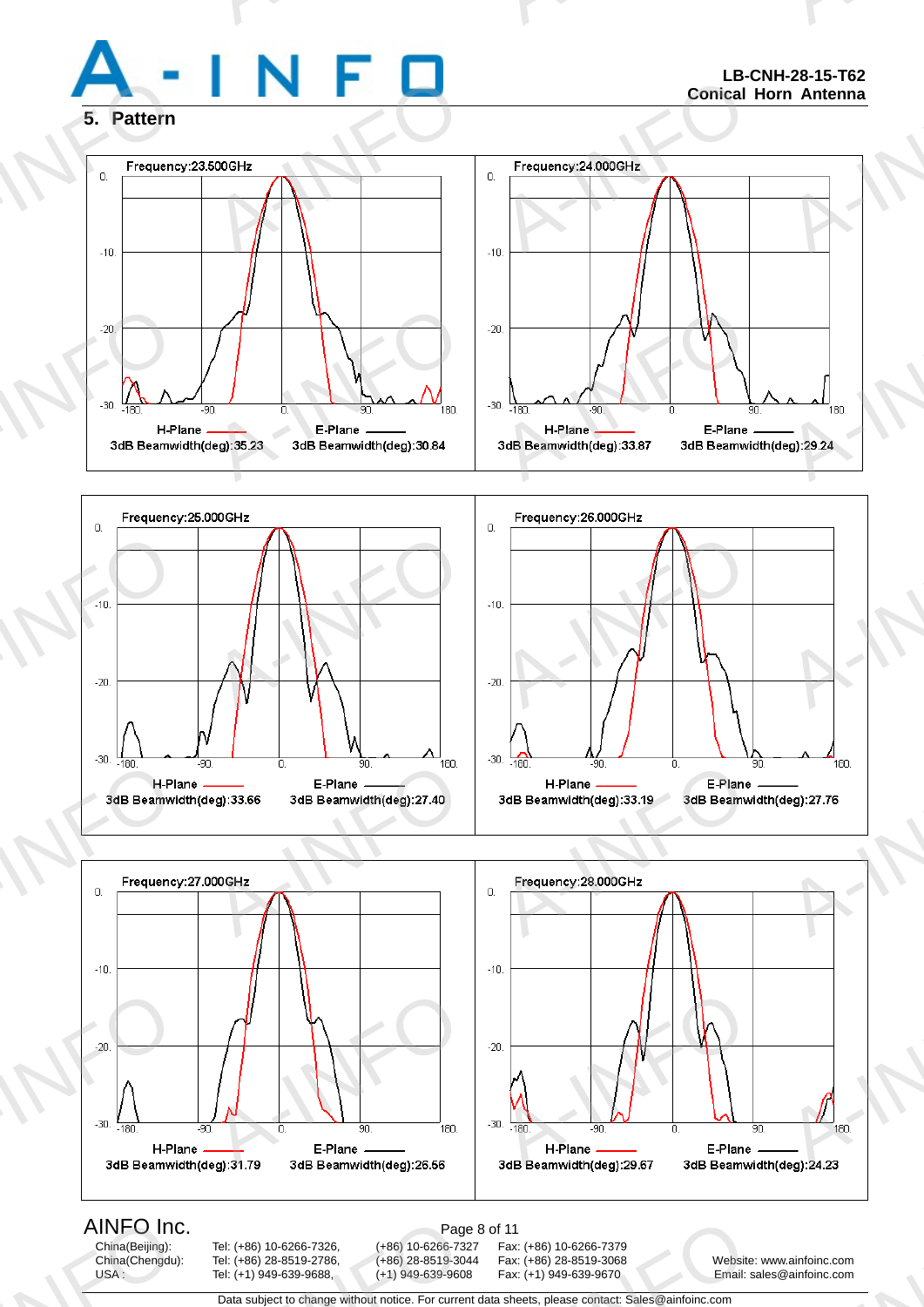### **LB-CNH-28-15-T62 Conical Horn Antenna**

A-INFO

A-INFORMATION CONTINUES.







AINFO Inc<br>
China(Beijing):<br>
China(Chengdu):<br>
USA:

China(Chengdu): Tel: (+86) 28-8519-2786, (+86) 28-8519-3044 Fax: (+86) 28-8519-3068 Website: www.ainfoinc.com Page<br>
Tel: (+86) 10-6266-7326, (+86) 10-6266-732<br>
Tel: (+86) 28-8519-2786, (+86) 28-8519-304<br>
Tel: (+1) 949-639-9688, (+1) 949-639-9608<br>
Data subject to change without notice. For currency

China(Beijing): Tel: (+86) 10-6266-7326, (+86) 10-6266-7327 Fax: (+86) 10-6266-7379 11<br>
Fax: (+86) 10-6266-7379<br>
Fax: (+86) 28-8519-3068<br>
Fax: (+1) 949-639-9670<br>
a sheets, please contact: Sales@ainfoinc.com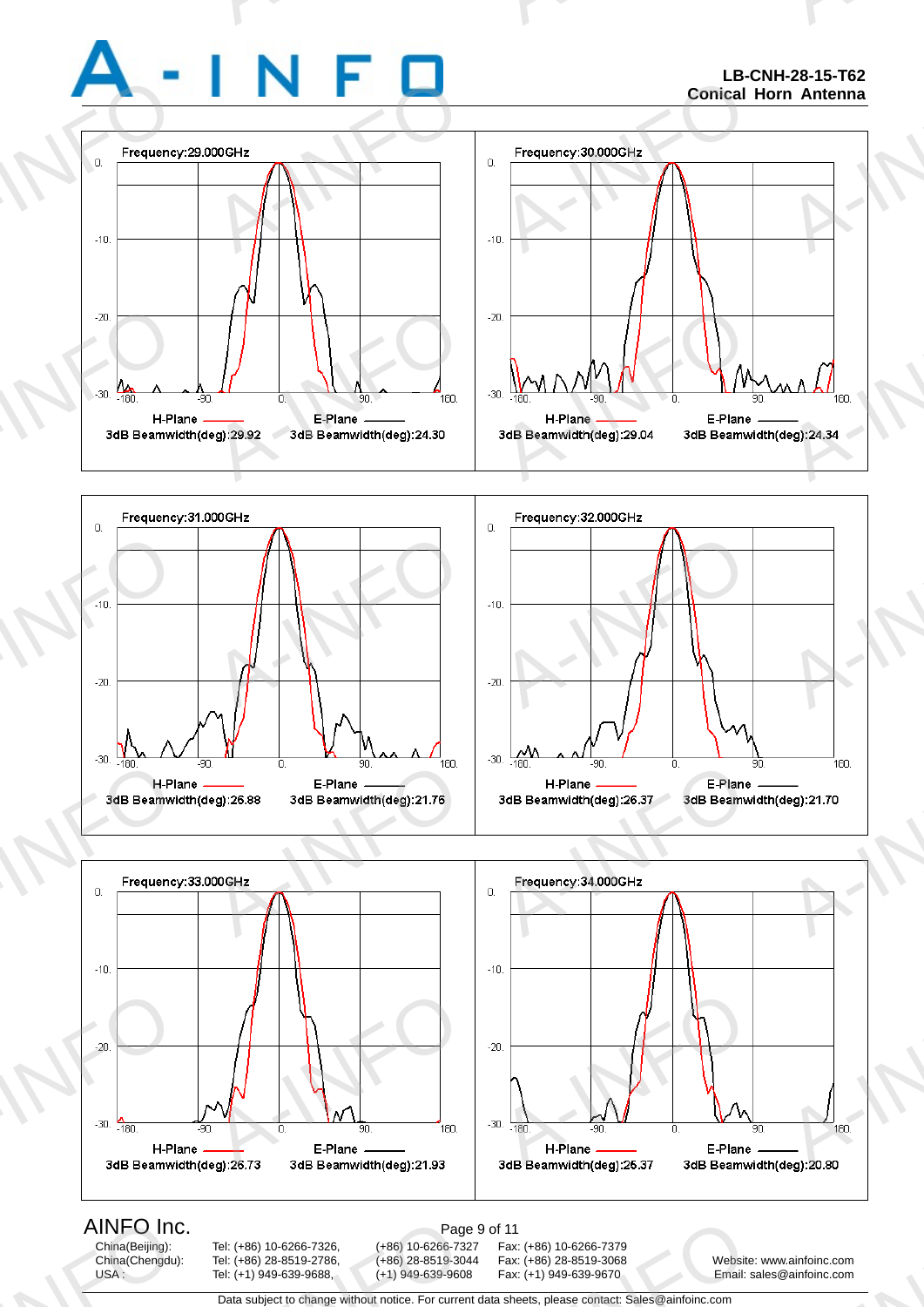### **LB-CNH-28-15-T62 Conical Horn Antenna**

A-INFO

A-INFORMATION CONTINUES.







AINFO Inc<br>
China(Beijing):<br>
China(Chengdu):<br>
USA:

China(Chengdu): Tel: (+86) 28-8519-2786, (+86) 28-8519-3044 Fax: (+86) 28-8519-3068 Website: www.ainfoinc.com Page<br>
Tel: (+86) 10-6266-7326, (+86) 10-6266-732<br>
Tel: (+86) 28-8519-2786, (+86) 28-8519-304<br>
Tel: (+1) 949-639-9688, (+1) 949-639-9608<br>
Data subject to change without notice. For currency

China(Beijing): Tel: (+86) 10-6266-7326, (+86) 10-6266-7327 Fax: (+86) 10-6266-7379 of 11<br>
Fax: (+86) 10-6266-7379<br>
Fax: (+86) 28-8519-3068 Website:<br>
Fax: (+1) 949-639-9670 Email: si<br>
a sheets, please contact: Sales@ainfoinc.com